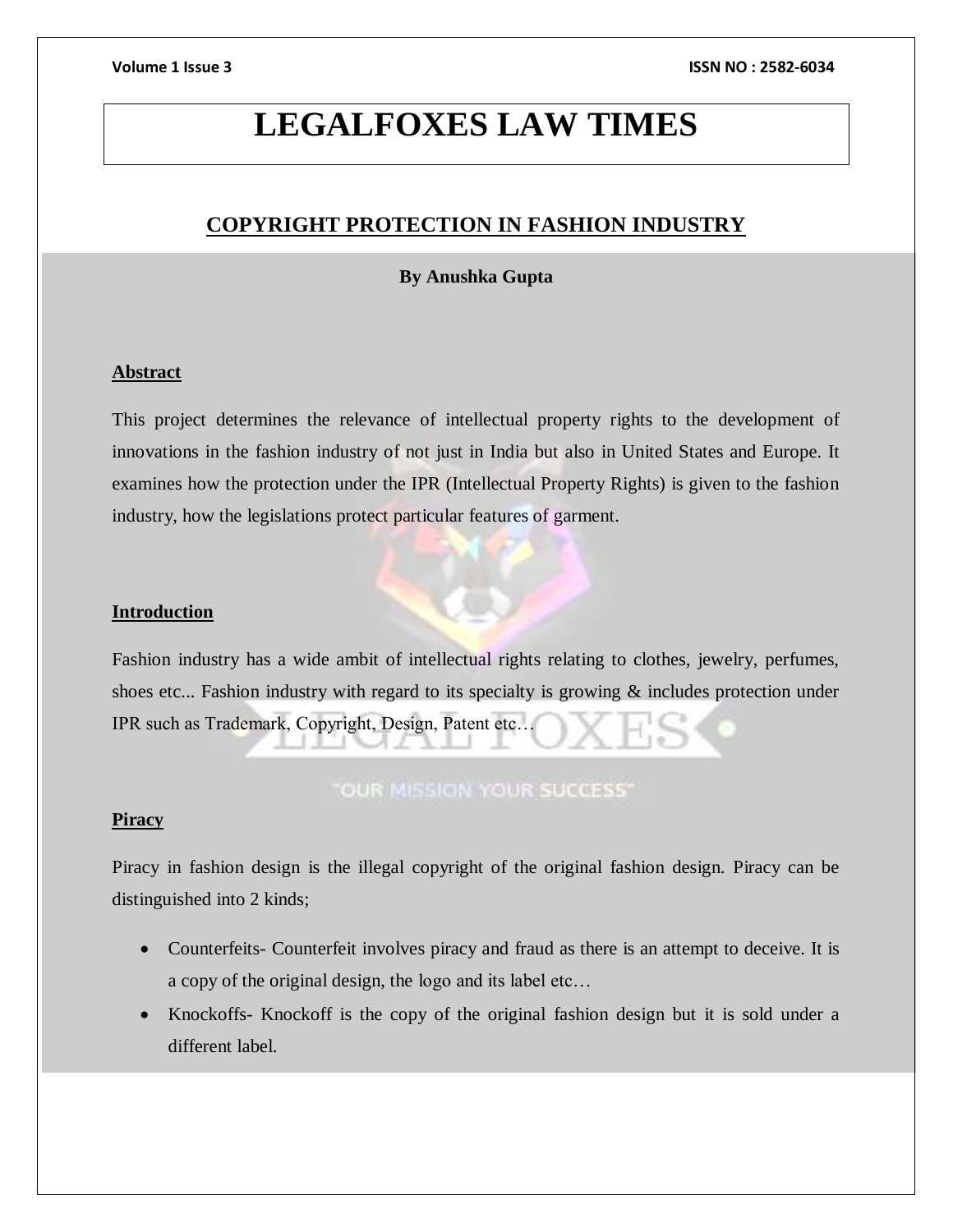# **Subject Matter of Protection**

IPR (Intellectual Property Rights) provides protection to the articles of the fashion designer. Some of those as stated as below:

- Copyright Act, 1957 provides protection for Color Combination.
- Copyright Act, 1957 provides protection for Sketch Design.
- Design Act, 2000 and Patents Act, 1970 provides protection for Fabric of the articles.
- Design Act, 2000 provides protection for Article Design.
- Trademark Act, 1999 provides protection for Logo Design.

# **Legislations**

According to the Indian fashion industry perspective, the laws do not protect the entire garment,rather the particular features of the garment.

According to Design Act, 2000, an article, means "any article of manufacture and any substance, artificial, or partly artificial and partly natural and includes any part of an article capable of being made and sold separately;"<sup>1</sup>

In *Hindustan Lever Limited Vs Nirma Pvt. Ltd. Ahmedabad*, 2 it was held that label put on a carton to be used as container for the goods can never amount to design within the meaning of section 2 (3) of the Designs Act, 1911.

In *Re Littlewoods Pools Ltd's Application*, 3 application was made to register a form of football coupon consisting of a rectangular sheet of paper on which a pattern was formed by straight lines, the spaces between were filled with literary matter. Wynn-Parry J in holding that the paper was not an article stated that as the function of the paper was —solely to carry the imprint of the design‖ and did not have any other function it was not an ―article‖, within the meaning of the act. Explanation: It would appear to follow that paper or canvass could be considered an article. However, to be registrable an article must have some function other than that of merely carrying

  $<sup>1</sup>$  Sec-2 Design Act, 2000</sup>

<sup>2</sup> AIR 1992 Bom 195

<sup>3</sup> (1949) 66 RPC 309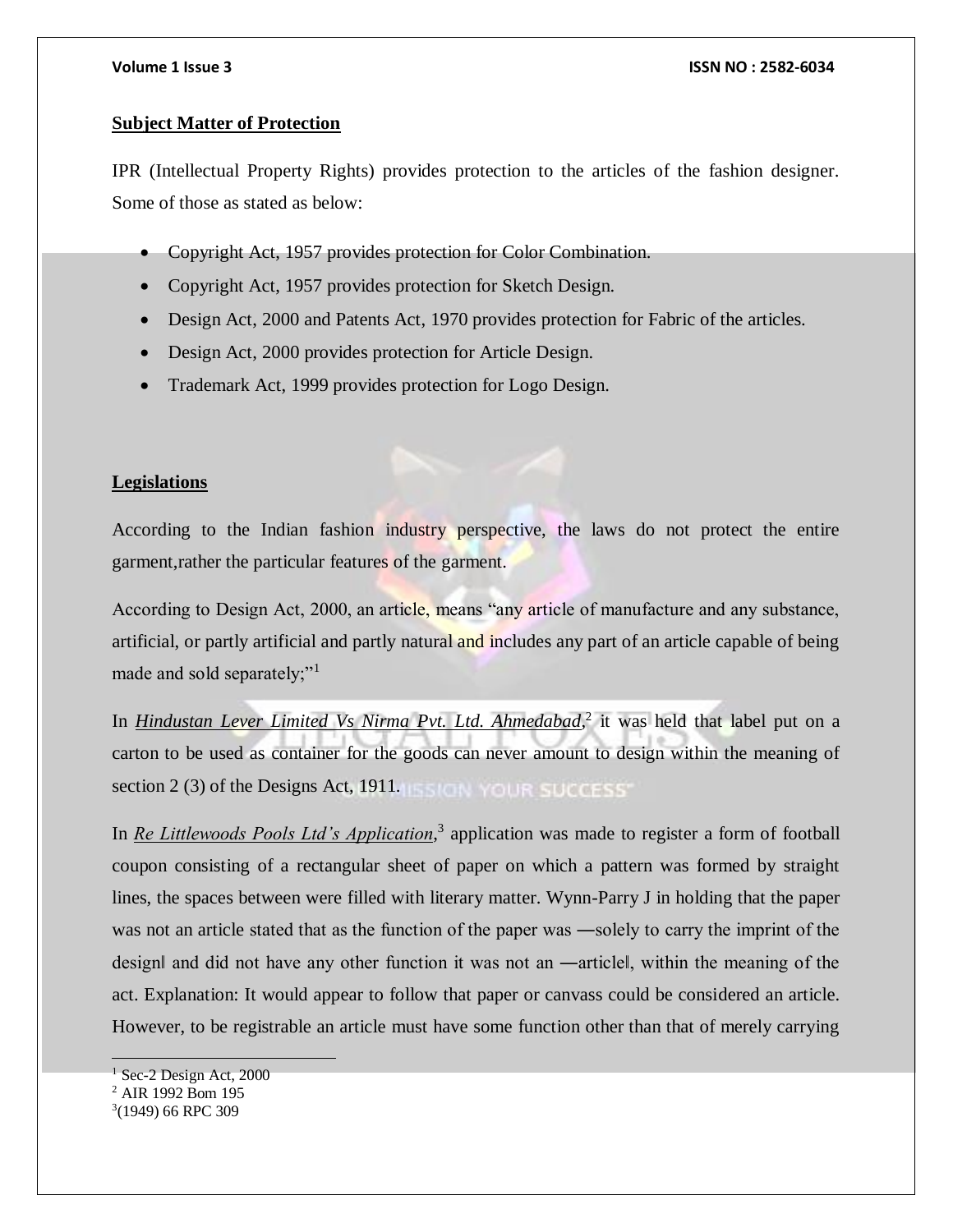the design. A drawing or painting on ordinary paper or canvas are not the same as wallpaper or wrapping paper or textiles. The paper used for printing or canvas used for painting have no function other than to carry the printing or painting. Therefore, they are not registrable.

The wallpaper, wrapping paper or textiles all perform a function other than just being a vehicle for the design. For example, the wallpaper is used for sticking on the wall to either enhance the décor of a room or for the more practical purpose of covering cracks or faults in the wall surface. Textile material is used for making up a variety of articles e.g. curtains, clothing, bed linen etc. This factor makes these registrable articles.

In *King Features Syndicate Inc. & Betts V O & M Kleeman Ltd*,<sup>4</sup> where comic strip drawings of ―Popeye the Sailor‖ were held not to be themselves design capable of registration under the act although when the features of shape and configuration depicted in the drawings were applied by industrial process to dolls and brooches a registrable design came into existence.

A design which cannot be repeated is not registrable. Thus an ornament made on an article of natural rock and when it would be difficult to get a multiple same varieties of natural rocks is not a proper subject for design registration.

In *The Sifam Electrical Instrument Co Ltd V Sangamo Weston Ltd.<sup>5</sup>* it was submitted in this case that the proper interpretation was \_ susceptible of being sold separately', but the court held that it was the actual intention at the time of registration that was important. The article in question, a face for an electric meter, was found not to be registrable, and Graham J observed ―…. I find the matter difficult to decide, but on the whole I think the intention must be to grant registration only for such articles as are intended by the proprietor of the design to be put on the market and sold separately, such as for example a hammer handle….

Explanation: The inclusion in the definition of article ―any part of an article capable of being made under sold separately‖ is to prevent the registration of a part of an article which has no separate identity and which is really an integral part of an article, for example the shape of a portion of a chair leg which is really an integral portion of the chair. The design of a part of an article is not registrable as a design unless the part is made and sold separately as an article.

l

<sup>4</sup> (1941) 48 RPC 207 at 222

<sup>5</sup> [1973 RPC 899 at 909]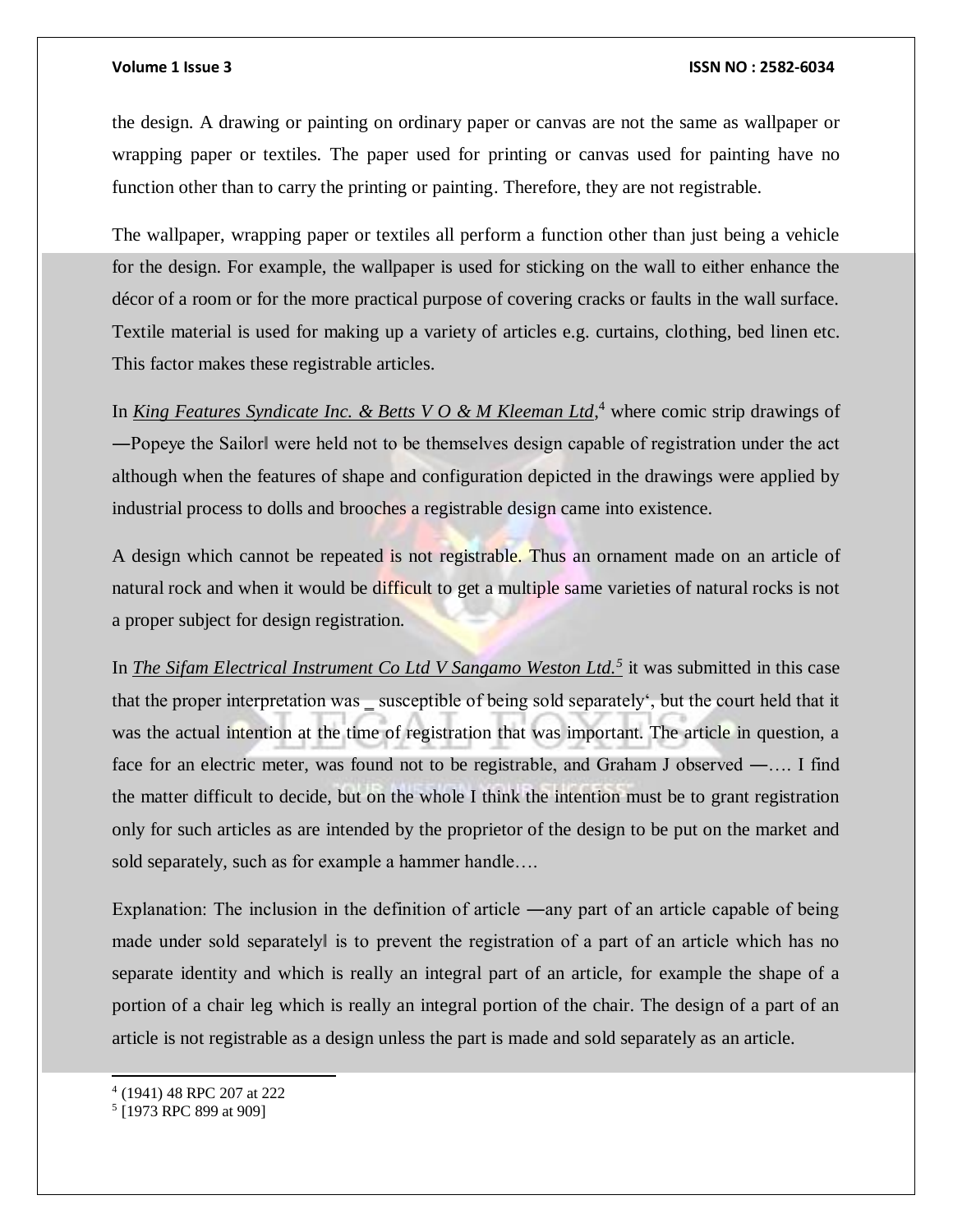The primary object the Act is to protect shape and not the function or functional shape. The expression design doesn't 't include a method or principle of construction or features of shape or configuration which is dictated solely by the function which the article to be made in that shape or configuration has to perform. . In addition to the industrial drawing of the entire crane, the plaintiff also claimed copyright in the following key components

- i. the boom and slider assembly,
- ii. the lower structure assembly,
- iii. the main frame axle assembly,
- iv. the differential housing etc.

The Delhi High Court observed that the aforesaid parts of the crane are made in a particular shape so as to interrelate with others mechanically. These parts of the crane are not made to appeal to the eye but solely to make the crane work or function. Most of the key components or parts, unseen in the crane for which are they are required, had only to pass the test of being able to perform their function. They would be judged by performance and not by appearance. Consequently, the aforesaid key components or parts are incapable of being registered as designs. *Escorts construction Equipment Ltd. Vs Action construction Equipment Pvt. Ltd.<sup>6</sup>*

*Marico Ltd. Vs Raj Oil Mills Ltd<sup>7</sup>*. Bombay High Court held, phrase, —capable of being made and sold separately used in Section  $2(a)$  covers cases not only of an article upon which a design article can be made but also can be sold separately - Therefore, such article which is separate from other parts of goods and registered separately as a design, if intended and or desired by the proprietor of the registered article, as capable of being made and sold, is saleable in the market separately - Only because such article in present circumstances may not be put up in the market for sale separately, it is not correct to say that the cap involved in the present case, cannot be said to have an independent life as an article of commerce - Therefore, cap is an article within the ambit of definition of ―an article‖ under Section 2(1) of the Designs Act.

- <sup>6</sup> 1999 PTC 36(Del) at pp 39,40,48
- <sup>7</sup> AIR 2008 Bom 11

l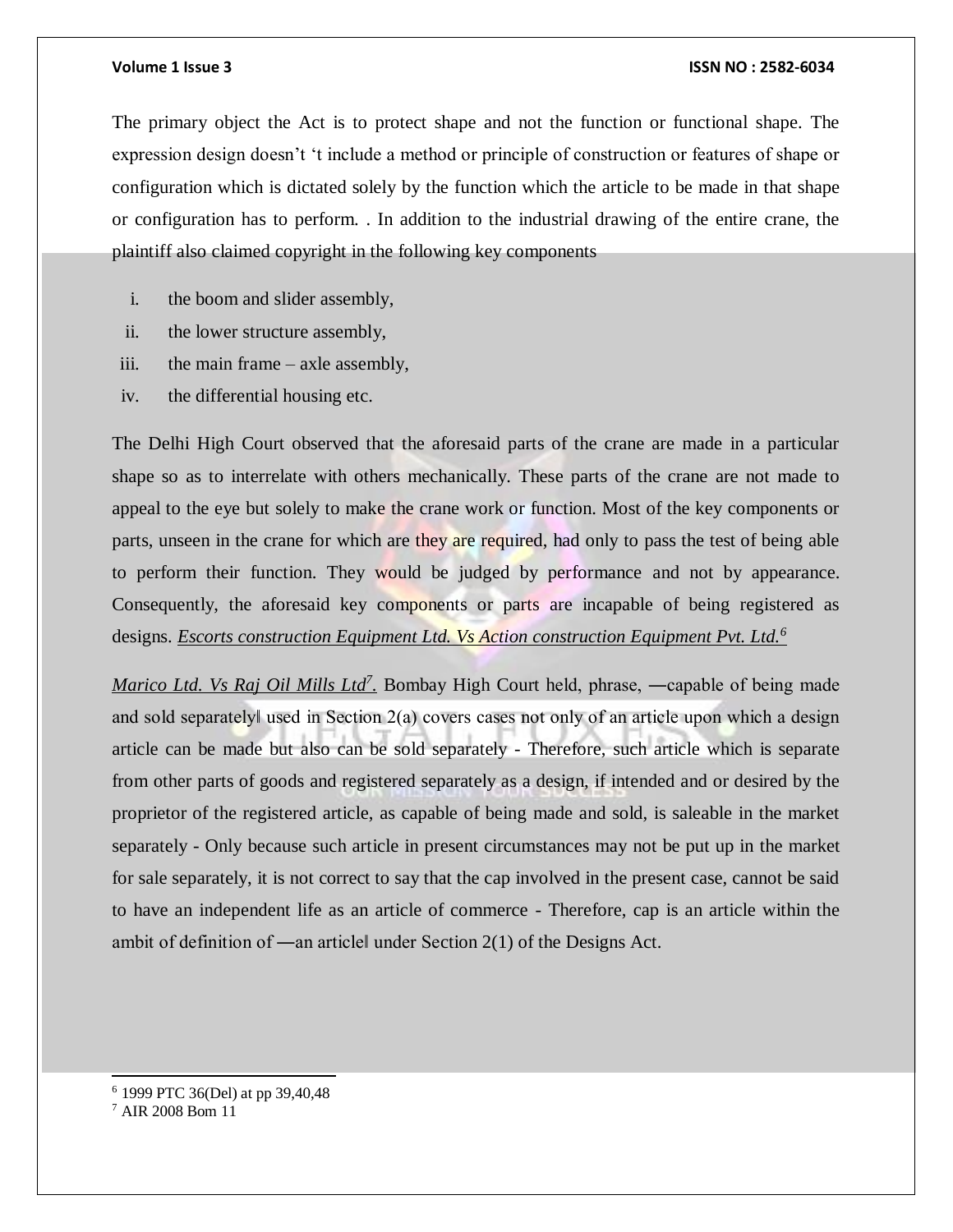There is a prohibition on the copyright protection, if the same design is registered under the Design Act, 2000 according to Section  $15(1)^8$  of the Copyright Act, 1957. Section 15(2) of the Copyright Act, 1957 states that if a design is capable of being registered under the Design Act, 2000 but the same has not been registered, such design will cease copyright protection as soon as the article to which such design is applied is reproduced more than 50 times by an industrial process. Section 2(d) of the Design Act, 2000 excludes the artistic work defined under section 2(c) of the Copyright Act from the definition of design under the Design Act, 2000.

# *Protection under Design Act, 2000*

The Design Act protects the non-functional aspects of the object such as colors, pattern, shape etc. applied to both 2D and 3D forms. The design is registered for a period of 10 years and can be extended upto 15 years. In case of design piracy, according to Section 22 of the act, the infringer shall pay Rs, 25000 to the proprietor of the design as contract debt. The proprietor can also obtain injunction and damages.

*Protection under the Copyright Act,1957*

There is overlapping of the Design Act and the Copyright Act on the design protection. Section 15, Copyright Act, 1957 provides that copyright is not available where a design is registered or capable of being registered under the Design Act 2000. Also copyright in the design ceases as soon as the design is reproduced more than 50 times by the industrial process.Original artistic work, contrary to the applied artistic work, i.e. design would fall under the category of artistic work under the Copyright Protection.

Protection under the Trademark Act, 1999

Fashion designers usually incorporate logos on the garment at the times of creation of clothing or accessory. In these circumstances logos become part of the design, trademark provides protection for design copying. Also the brand name is protected under the Trademark Act, 1999.

# **Overlie between Copyright and design laws in India**

<sup>&</sup>lt;sup>8</sup> Sec. 15 Copyright Act, 1957 Special provision regarding copyright in designs registered or capable of being registered under the Indian Patents and Designs Act, ·1911.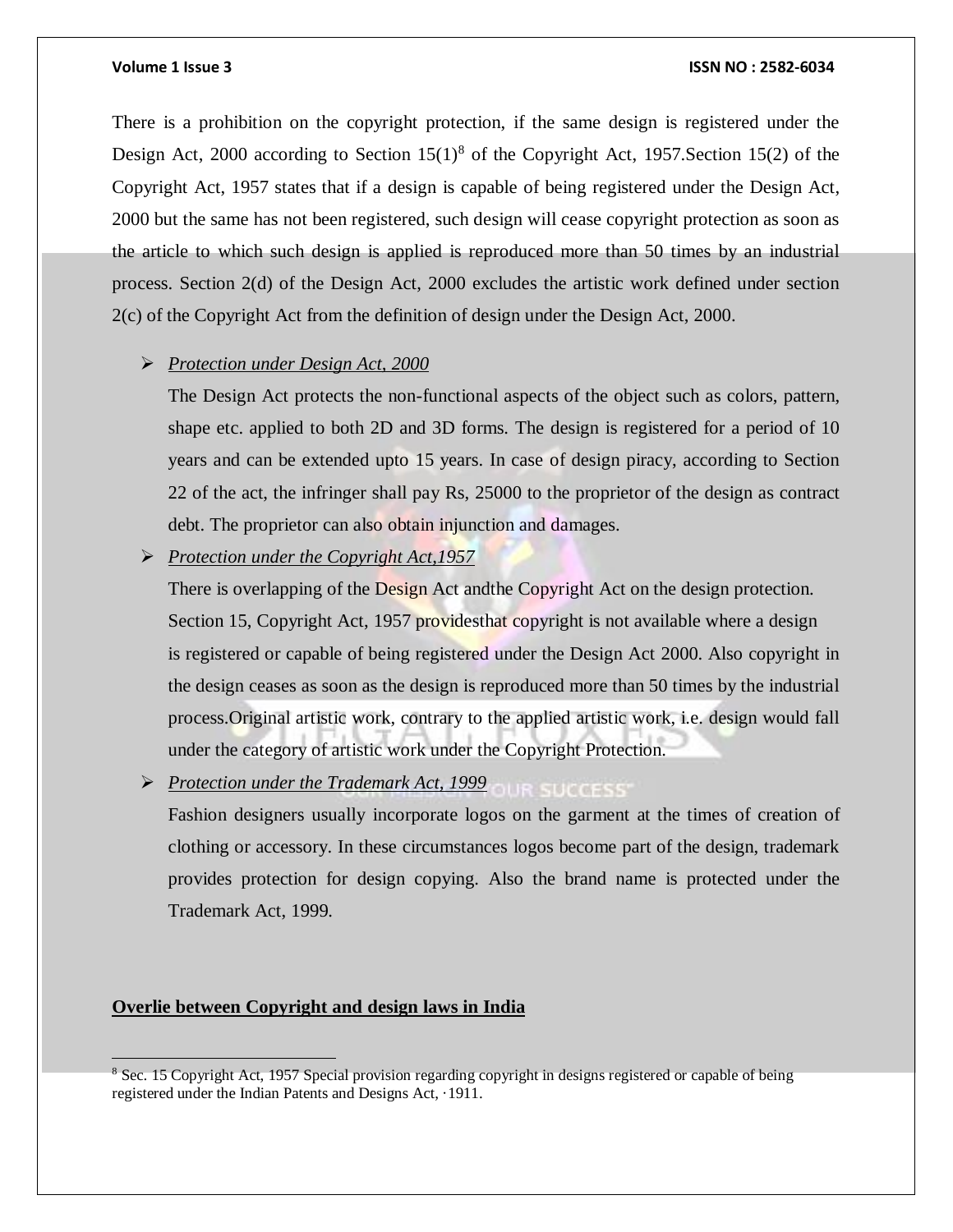The exclusive right, known as "copyright in design" is recognized under the act. This right is different from the exclusive right which is categorized as 'copyright' under the Copyright Act, 1957. There arises a situation where the design can be granted registration under Design Act, 200 and Copyright Act, 1957. The industrial and product design can be registrar under Design Act, 2000 & once the design is protected under the act, then it cannot be granted any protection under Copyright Act, 1957. <sup>9</sup>

In a case, where any design is capable of being registered under the Design Act, 2000, but the same has not been registered under any other act specially in Copyright Act, 1957, copyright in such design will continue to subsist and can be registered under the Copyright Act, 1957. But the copyright will cease to exist once the article to which the design is applied is produced more than 50 times.<sup>10</sup> Thus, under the Copyright law if an article is an "artistic work", then the same cannot be granted protection under the Design Act. And if the work is capable of registration under the Design Act, then it will cease to have copyright protection as soon as the work is reproduced more than 50 times by the industrial process.

The equivalence behind the drafting of Section  $15(2)$ , Copyright Act, 1957 was as follows:

- To prevent the overlapping of Intellectual Property Rights.
- Prohibition of enjoyment of copyright protection, once the design protection is granted.
- To forbade a person from enjoying copyright protection which is reproduced 5- times by the industrial process.

A landmark judgment was given in the case of *Microfibers v/s Girdhar*<sup>11</sup>to distinguish between artistic work and design. High Court of Delhi in the case of *Microfibers Inc. vs. Girdhar and Co. and Anr.*<sup>12</sup> had observed on the following guidelines:

 $\triangleright$  The definition of artistic work has a very wide connotation as it is not circumscribed by any limitation of the work possessing any artistic quality. Even an abstract work, such as a few lines or curves arbitrarily drawn would qualify as an artistic work. It may be two dimensional or three dimensional. The artistic work may or may not have visual appeal.

 $9$  Sec-15(1), Copyright Act, 1957

 $10$  Sec-15(2), Copyright Act, 1957

<sup>11</sup> 2006 (32) PTC 157

<sup>12</sup> 2006 (32) PTC 157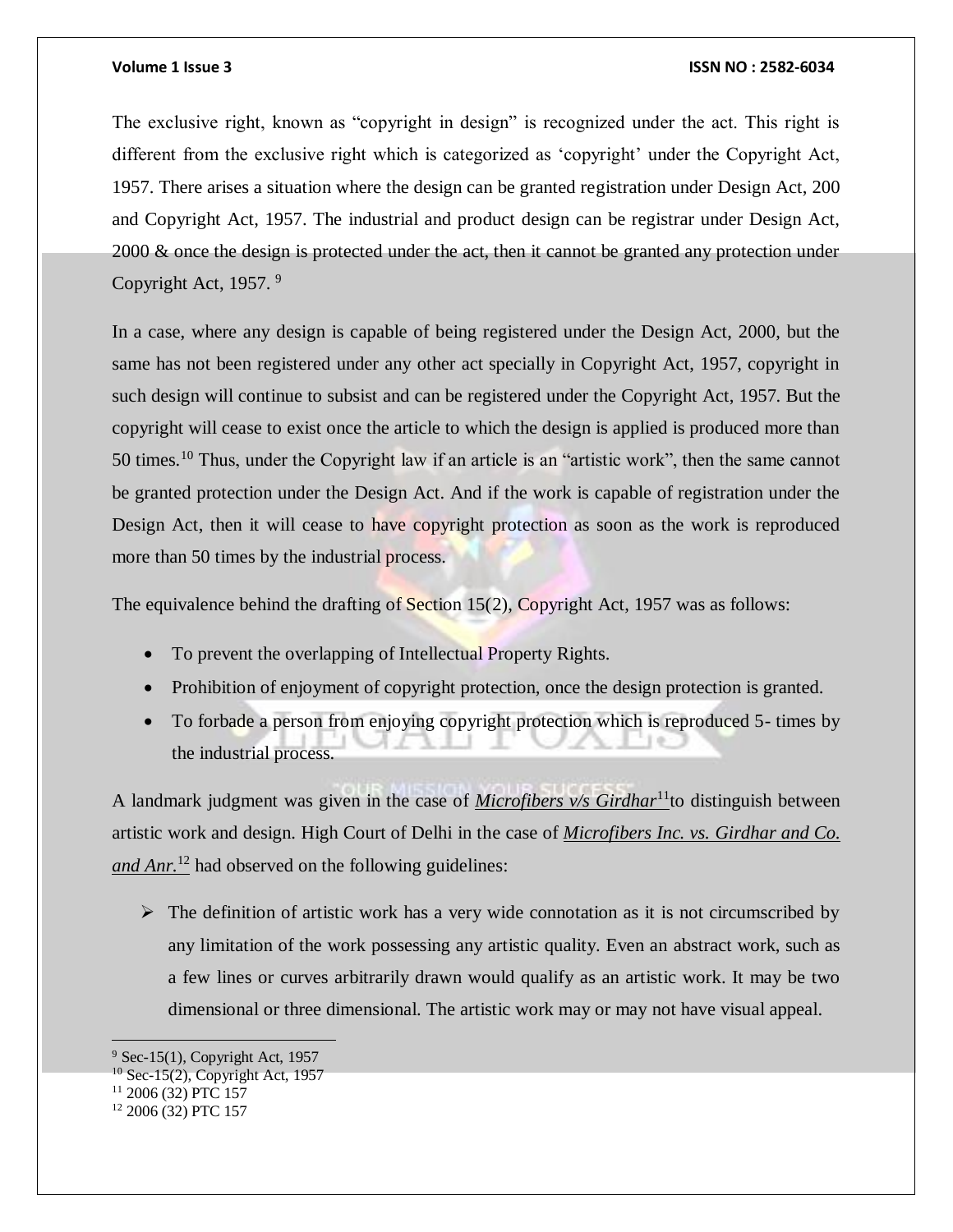- $\triangleright$  The rights to which a holder of an original artistic work is entitled are enumerated in Section 14(c) of the Copyright act.
- $\triangleright$  It is the exclusive right of the holder of a Copyright in an original artistic work to reproduce the work in any material form. For example, a drawing of an imaginary futuristic automobile, which is an original artistic work, may be reproduced in the threedimensional material from using an element, such as a metal sheet.
- $\triangleright$  The design protection in case of registered works under the Designs Act cannot be extended to include the copyright protection to the works which were industrially produced.
- $\triangleright$  A perusal of the Copyright Act and the Designs Act and indeed the Preamble and the Statement of Objects and Reasons of the Designs Act makes it clear that the legislative intent was to grant a higher protection to pure original artistic works such as paintings, sculptures etc and lesser protection to design activity which is commercial in nature. The legislative intent is, thus, clear that the protection accorded to a work which is commercial in nature is lesser than and not to be equated with the protection granted to a work of pure Article.
- $\triangleright$  The original paintings/artistic works which may be used to industrially produce the designed article would continue to fall within the meaning of the artistic work defined under Section 2(c) of the Copyright Act, 1957 and would be entitled to the full period of copyright protection as evident from the definition of the design under Section 2(d) of the Designs Act. However, the intention of producing the artistic work is not relevant.
- $\triangleright$  This is precisely why the legislature not only limited the protection by mandating that the copyright shall cease under the Copyright Act in a registered design but in addition, also deprived copyright protection to designs capable of being registered under the Designs Act, but not so registered, as soon as the concerned design had been applied more than 50 times by industrial process by the owner of the copyright or his licensee.
- $\triangleright$  In the original work of art, copyright would exist and the author/holder would continue enjoying the longer protection granted under the Copyright Act in respect of the original artistic work per se.
- $\triangleright$  If the design is registered under the Designs Act, the design would lose its copyright protection under the Copyright Act. If it is a design registrable under the Designs Act but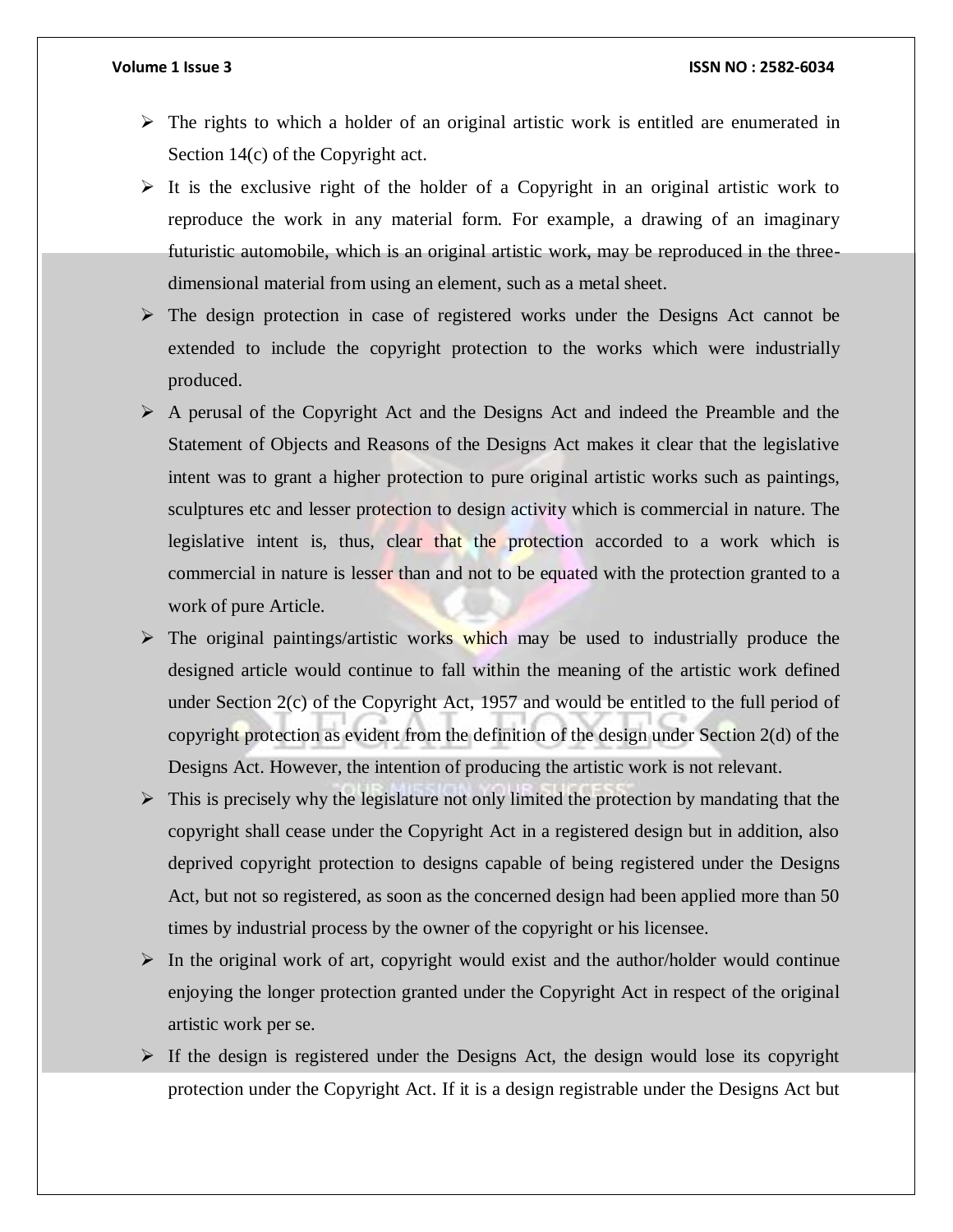has not so been registered, the design would continue to enjoy copyright protection under the Act so long as the threshold limit of its application on an article by an industrial process for more than 50 times is reached. But once that limit is crossed, it would lose its copyright protection under the Copyright Act. This interpretation would harmonize the Copyright and the Designs Act in accordance with the legislative intent.

In the case of *Ritika Apparels Limited vs Biba Apparels Private Ltd.*<sup>13</sup>, the Delhi High Court held that following the language of Section 15(2) of the Copyright Act, 1957, copyright does not subsist for drawing, design used for creating dresses, once there is manufacture of more than 50 dresses.

In the case of *Holland Company LP and Ors vs SP Industries*<sup>14</sup>, the court held that if a design can be registered under Section 14 (c), Copyright Act, 1957, copyright can be claimed. If the design is used for production of articles more than 50 times by the industrial process, the copyright ceases in the design.

In the case of *Aga Medical Corporation vs Mr. Faisal Kapadi and Anr<sup>15</sup>*, the Delhi High Court held that if a work is can be registered under the Design Act, 2000 but is not registered under the same, then that work cannot be granted copyright protection.

In the case of *Inter logo v. Tyco Industries<sup>16</sup>* held that the objective behind the design act was to grant protection to work which lacked artistic independence and there was assumption of significance only on the application to the article. The court held that as the work falls under the Design Act, 2000 and has been produced more than 50 times, copyright protection cannot be granted for the said work. Also in the case, the plaintiff did not get the registration done for his work under the Design Act. Thus protection cannot be granted in favor of the plaintiff.

In the case of *Photoquip India vs Delhi Photo Store<sup>17</sup>*, the plaintiff made machine drawings and pilot molds from which flash lights was produced, thus copyright protection was given to both the molds and the drawings. The defendant's flash lights caused infringement of the copyright in

 $\overline{a}$ 

<sup>16</sup> 1998 3 WLR 678

<sup>13</sup> CS (OS) No. 18/2011

<sup>&</sup>lt;sup>14</sup> IA No. 1375/2014

<sup>&</sup>lt;sup>15</sup> 2003 (26) PTC 349

<sup>17</sup> 2014 (60) PTC 563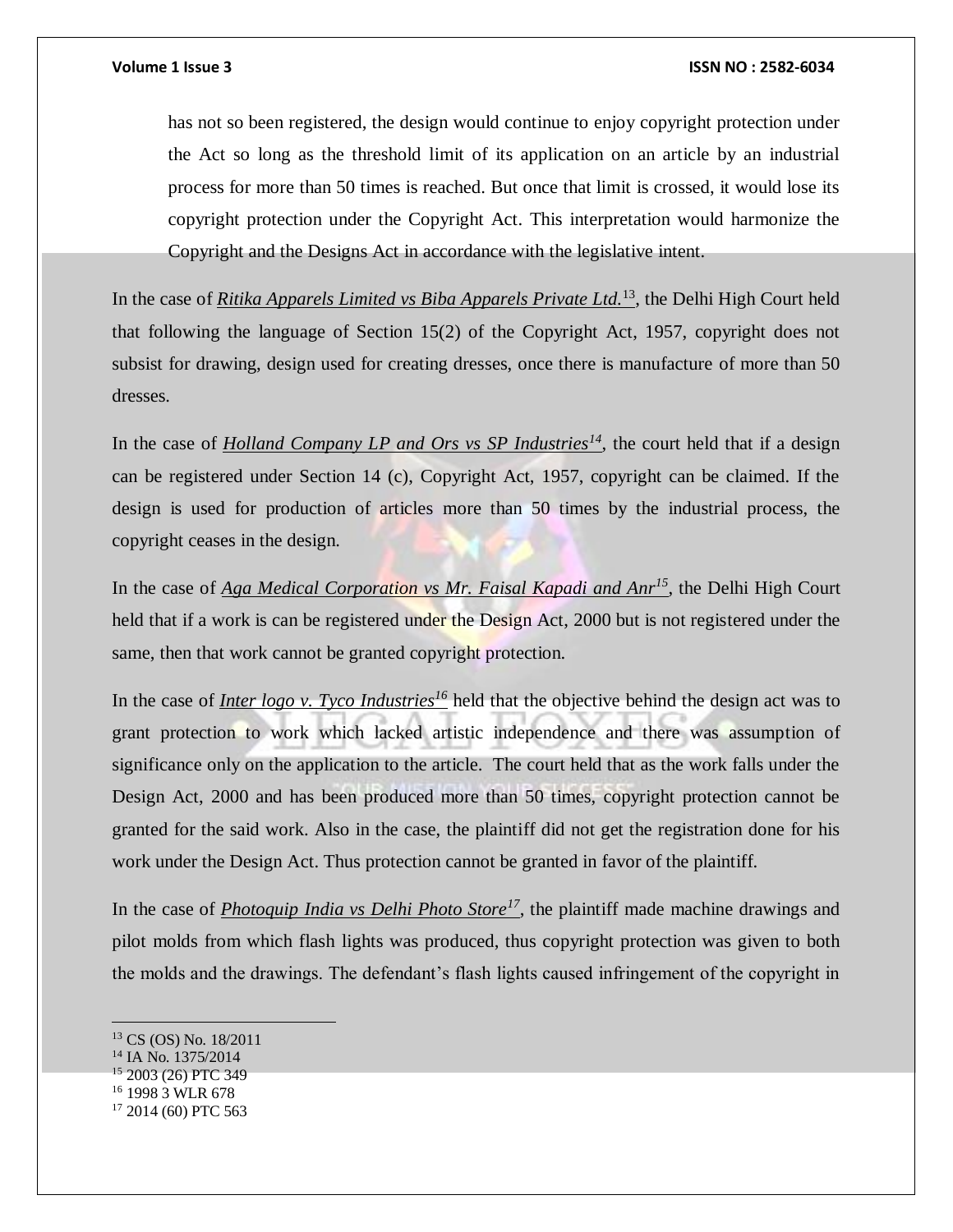drawings of the plaintiff. Plaintiff drawing was granted copyright protection as an artistic work. It was not possible for the defendant to reproduce the article without reverse-engineering and then he prepared illicit drawings which infringed plaintiff's copyright.

# **Copyright & Fashion in United Kingdom**

The UK Government officially in 2006 embraced the expression "creative economy" to catch the feeling of the more extensive commitment of the innovative ventures to monetary and public activity. From that point forward, it has progressively perceived the significance of the innovative ventures, specifically the design business, as a generator of occupations, riches and social commitment. Nonetheless, regardless of its present and future potential significance to the economy, design isn't granted a similar degree of copyright insurance as other innovative businesses.

To the extent that the style business blossoms with copycat structures and occasional item life expectancies, some inquiry whether it has any longing or need to conjure copyright. Be that as it may, if the UK's imaginative ventures are to keep on thriving, assurance is principal. During a time where cell phone cameras, 3D printers and internet shopping consolidate to snap, reproduce and auction thump items in the time it takes to show an assortment at a style appear, originators should have the option to secure their works simply like different craftsmen.

*The query emerges that why copyright law ought to ensure crafts or work by fashion industry when the presence of the item can be secured by the design laws?* 

Each unique work is consequently given insurance under the Copyright law. Be that as it may, under Article 2(7) of the Berne Convention for International insurance of Literary and Artistic Works gives some scope to the nations to secure their works of design. To be conceded copyright security under the UK law, the work must fall under the eight classifications given under area 3 of the Copyright, Designs and Patents Act, 1988. Work of style ought to be a unique masterful work, yet case laws are not for this contention as articles of clothing don't actually fall into the recorded sub-classifications of the aesthetic works. While, the most suitable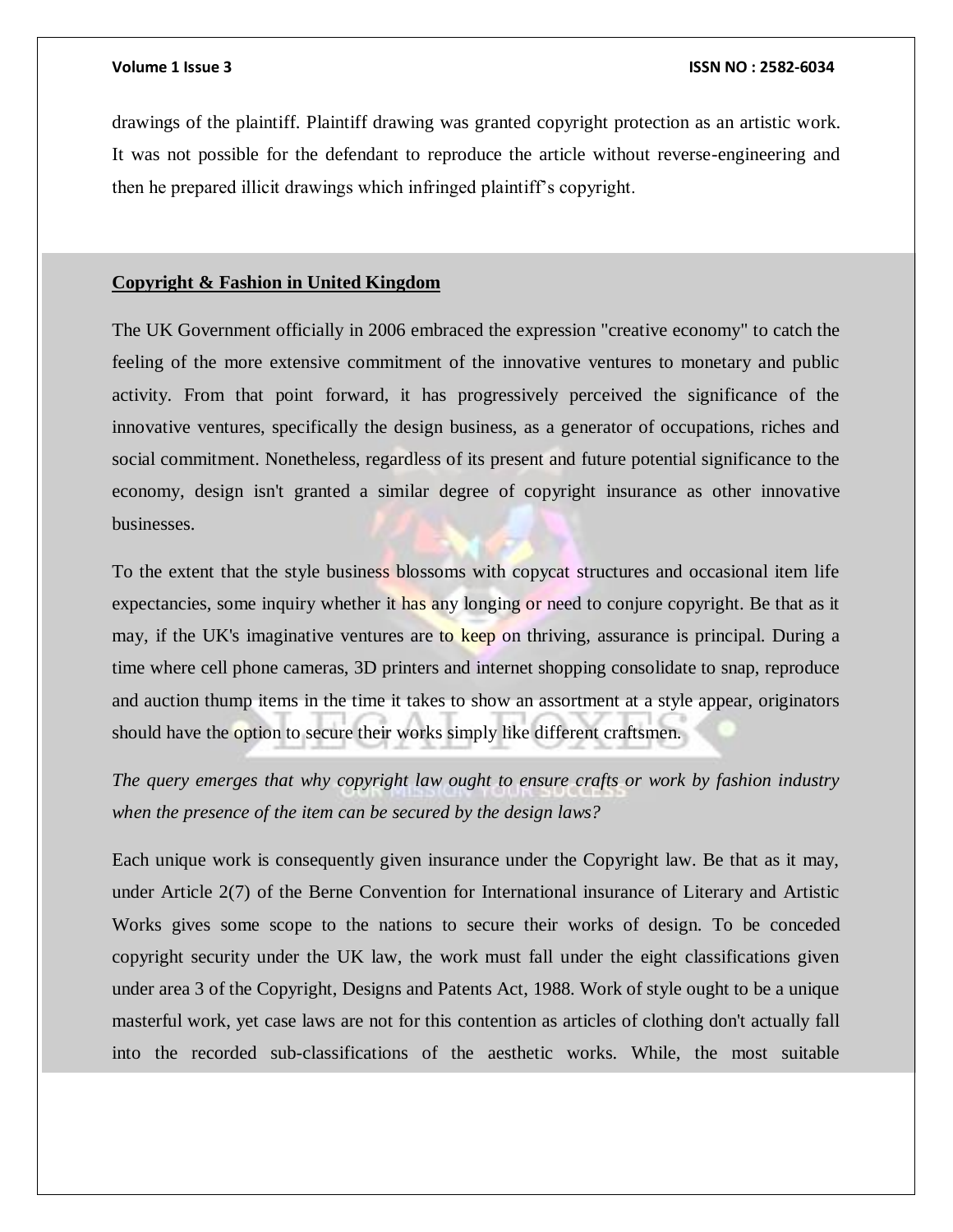classification for crafted by style would be aesthetic craftsmanship. In this manner crafted by design should be both creative work and work of craftsmanship.

The significance of "masterful" has been talked about much of the time. "Artistic" can be characterized as the work stylishly engaging the overall population. On account of *Hensher v. Restawhile*<sup>18</sup>, the court held that a particular parlor suite which was structured with the goal for large scale manufacturing isn't masterful. Essentially, a child's cape was not held to be imaginative in light of the fact that the aim to make the aesthetic work was absent. Additionally, a bedsheet with an interwoven was not esteemed to be aesthetic on the grounds that in spite of the fact that the structure was not adequately inventive, in spite of the fact that it was satisfying to the eye. Additionally, the sweaters and cardigans were not held to be aesthetic on the grounds that despite the fact that it was shown in the Victoria and Albert Museum, they were shown as advancements in design instead of the masterful works. As of late for a situation the High Court held that the protective caps utilized in Star Wars films was not masterful on the grounds that the reason expected was not stylish. Later the Supreme Court held that caps were not models, subsequently they couldn't be secured in that way either. These cases show that judges are not ready to avow that works of style can be masterful.

Though "craftsmanship" can be shown much without any problem. Sewing and woven artwork making has been treated as art. Works of design are well on the way to be considered as works of craftsmanship on the off chance that they are one-off pieces, though the situation of the items that are mass created is indistinct. On account of Hensher v. Restawhile, Lord Viscount Dilhorne held that a hand-made work is craftsmanship, though Lord Simon held that craftsmanship can't be constrained to handiwork; nor is aesthetic work incongruent with machine creation.

Hence it very well may be deduced that there is a high edge fixed for indicating that the work is imaginative craftsmanship. The pieces of clothing are not ensured by copyright in the United Kingdom. Different nations like US, Germany and France any work which is unique can be ensured by Copyright law. These nations have the open rundown copyright frameworks, since they donot need to sort the work into a particular class for benefiting insurance.

<sup>18</sup> 1976 AC 64, 1975 RPC 31

 $\overline{a}$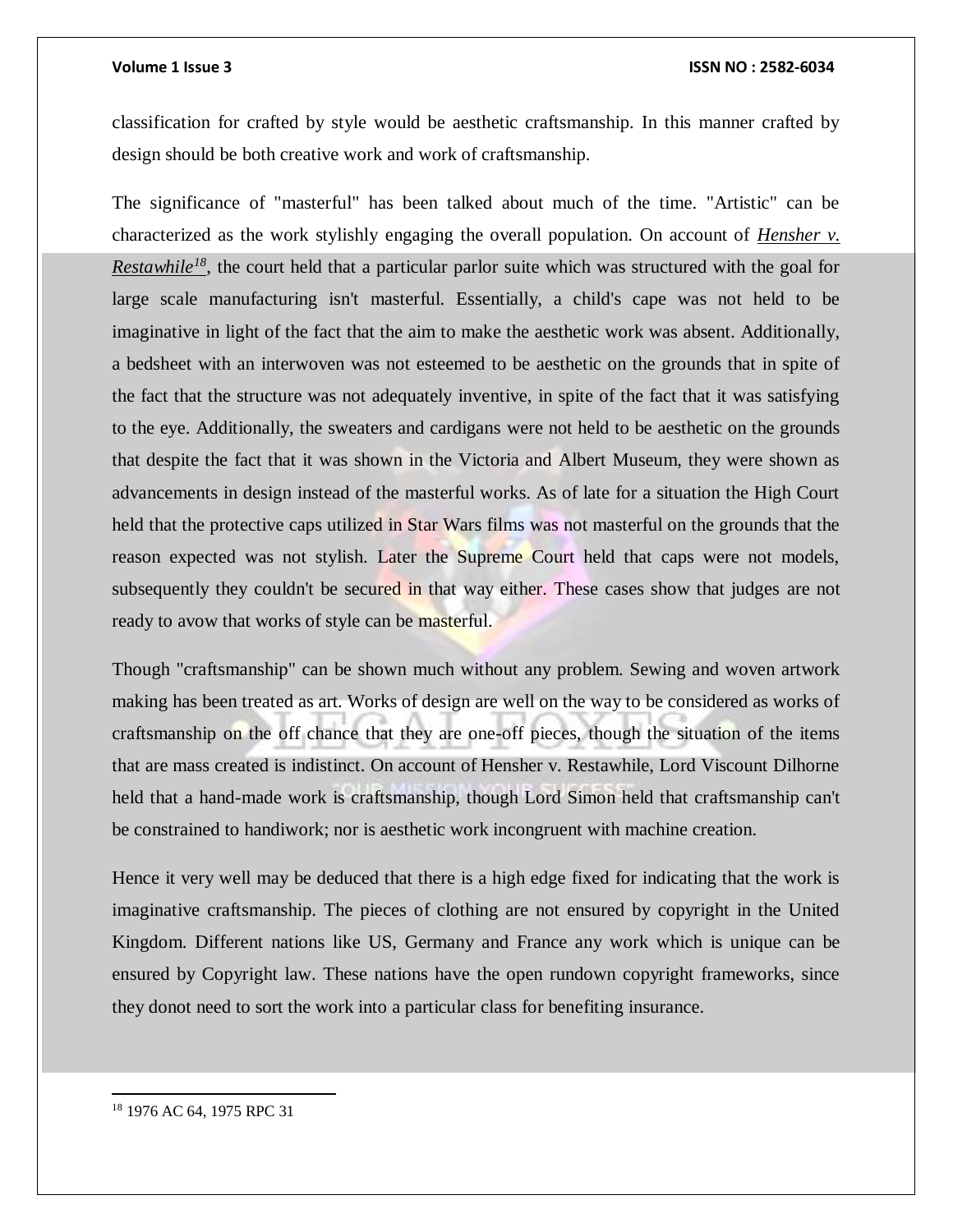In France, innovation of work incorporates the work which "bears the stamp of creator's character". In Germany copyright secures the "individual scholarly manifestations". While in EU the "scholarly creation" test is followed. The test was utilized without precedent for the instance of abstract works in Infopaq, copyright assurance in the advanced news detailing administration.

# **Copyright Protection in United States of America**

In the United States of America, copyright protects the original work of the author. The test is that the work should contain "modicum of creativity". The US copyright office has a voluntary registration system on the lines of Article 5(2) of the Berne Convention. The copyright registration system presumes the ownership and validity, and is a pre-requisite for filing an infringement action. Section 107 of the Copyright Act 1976 of the US provides for the fair use exception which is broader than the fair dealing exception of Europe. Fair use means that it must add value to the society or be "transformative". Thus, the scope of protection of the works of fashion is greater in the UK. For the purpose of registration, the designers have to publically stake a claim in their designs.

# **Differences between the Intellectual Property Laws in Europe Union and United State of America**

The European Union has design right protection that give garments and accessories protection as a whole. This does not exist in U.S. and this a big advantage for the European designers.

European fashion markets existed before the US fashion industry, that's the reason behind the of the pre-existence and expansive IP laws in Europe. Whereas the New York's fashion industry started with the grant of license from the Paris designers for the production of low-cost garments and accessories. Now New York is a home for fashion licensing.

France was the first place in the world to produce original creative designs. Design has been protected in France since the 15th century, when the "fabrication of textiles" was granted protection. In France the Decree of the National Convention of July 19, 1793 granted the design protection.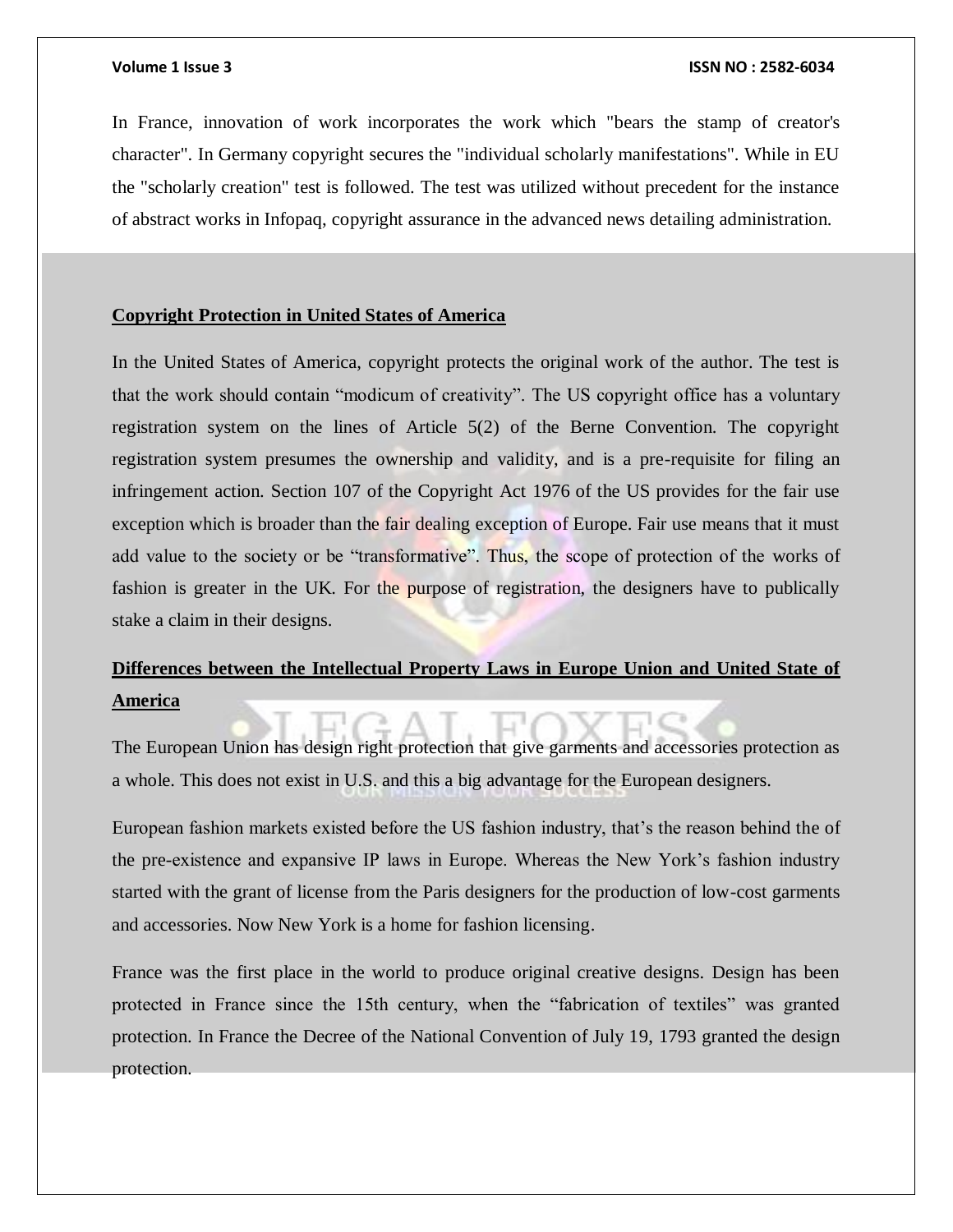The Christian Louboutin footwear designer case was regarding whether a single colour, i.e., red can be granted protection under the Intellectual Property Rights. Christian Louboutin was granted trademark protection in the U.S. over the red sole foot ware. The us trademark law also known as the Lanham Act registers trademark consisting of colour. There is a case in which a French fashion house named Yves SanitLaurant released its foot wares in various colours, including red. Louboutin filed a case against the YSL for claiming trademark infringement for the red-soul trademark. In defense, YSL challenged the grant of trademark protection to Louboutin, whether it was justified and whether the Louboutin's red sole qualified as trademark as it lacked distinctiveness and was ornamental. The United States Court of Appeals for the second circuit held that the Louboutin's red sole trademark is limited in cases where red outsole contrasts the color of the remainder of the shoe. These cases have led to a rise in litigation cases in various countries where Louboutin is seeking to protect its red-soled shoes.

# **Conclusion**

Just as an artist puts a great amount of energy and time into creating a painting which is unique, so does the fashion designer's hard work and creativity is invested in creating an unique apparel. It is a fair thing to do to protect that the product of hard work and creativity. The competition would be promoted and not stifled if the copyright protection will be extended to the fashion industry. The fashion designs have a short product life-cycle, therefore many at times fashion designers are reluctant in protecting their IP rights because of the time and the financial cost involved. Registration of design prevents others from counterfeiting of the design and also prevents to fight against the unscrupulous competitors. Fashion industry is based on creativity and protection of the intellectual capital in the form IP rights protection helps in boosting of the economy through commercialization of the products. Also the good management of the IP rights helps in the enhancing of the goodwill of the business reputation of the eye of others.

In the Indian fashion industry, the entire garment is not given copyright protection, rather particular features of the garment. There is a prohibition on the copyright protection if the same design is registered under the Design Act, 2000 according to Section 15 (1) of the Copyright Act, 1957. Section 15 (2) of the Copyright Act, 1957 states that if a design is capable of being registered under the Design Act, but the same has not been registered, such design will cease copyright protection as soon as the article to which such design is applied is reproduced more